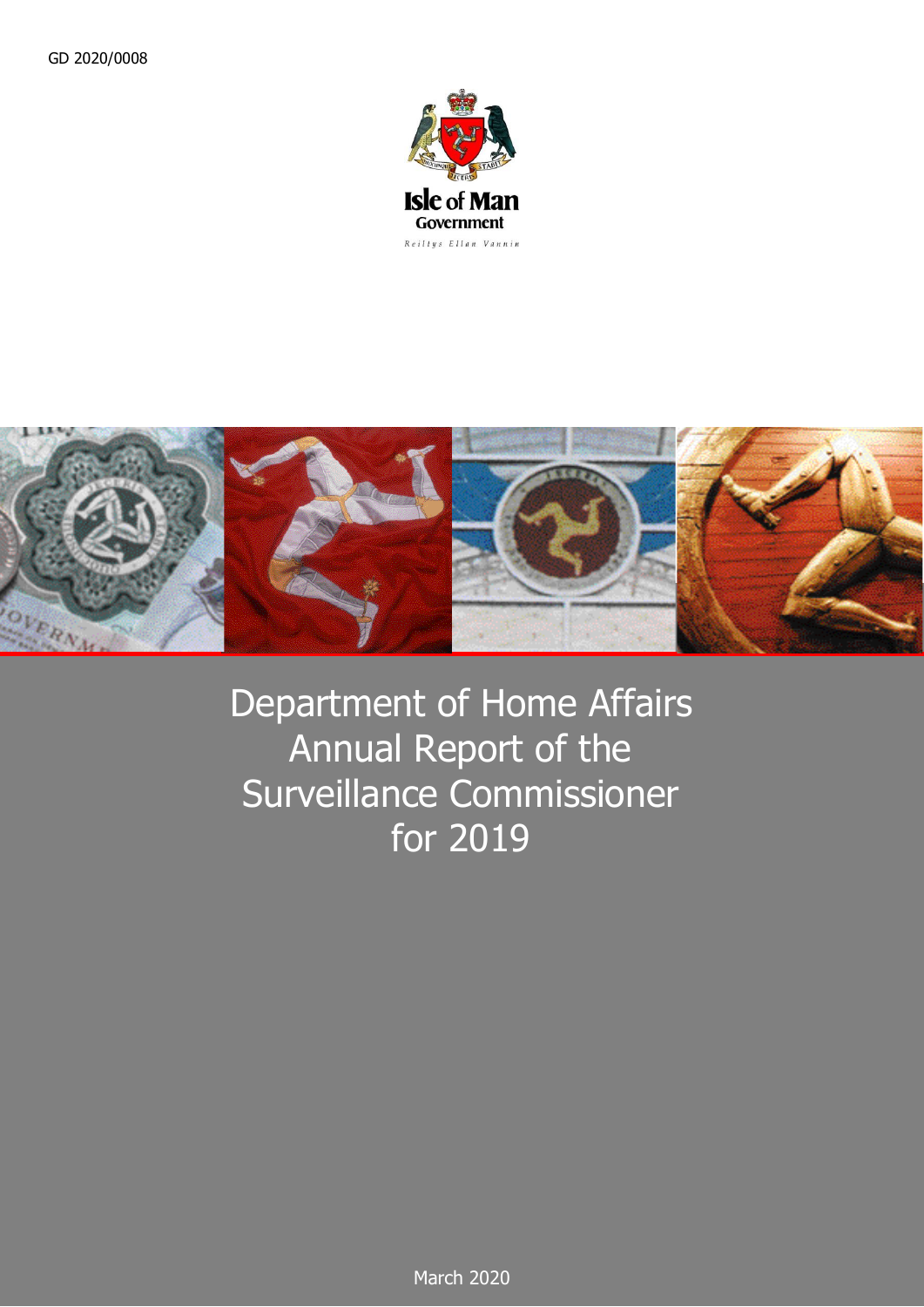## **Annual Report of the Surveillance Commissioner for 2019**

- to comply with Section 28(3) of the Regulation of Surveillance Act 2006 -

This report covers the 13<sup>th</sup> full year of the operation of the Regulation of Surveillance Act etc. 2006 ("the ROSE Act"). This report, together with my earlier reports, is available on the Department of Home Affairs website.

Steven Coren, Deputy Commissioner, provides cover for the absences of the Commissioner and also allows an alternative person for scrutiny and authorisation if a conflict of interest arises for the Commissioner in any particular case. The Deputy Commissioner and I continue to have occasional meetings to discuss issues, to ensure that common standards are applied and practice is improved. The Deputy Commissioner contributes to the compilation of the Annual Report.

I expect to complete my service as Surveillance Commissioner in August 2020. After discussion with the Department of Home Affairs, I plan to complete my final Report covering the period January to June 2020, leaving the compilation of a report on the second half of the year to my successor.

I did not authorise any intrusive surveillance episodes during the year.

My Deputy and I scrutinised 35 authorisations for directed surveillance during 2019. On a number of occasions I or my Deputy discussed individual directed surveillance authorisations with the authority concerned, usually to request further information. Additional information requested was always provided. There have been occasions when we have suggested that it would be sensible to reconsider an authorisation: whenever this has been raised by my Deputy or myself Authorising Officers have not commenced the proposed activity. The co-operation from the authorities authorising directed surveillance was satisfactory. I did not deploy my power to quash any authorisations.

The number of authorisations in 2019 was 35, an increase of 4 from the 31 authorised during the previous year. Since the ROSE Act came into operation at the end of 2006, there have been considerable variations in the number of authorisations. After the first full year when there were 96 authorisations, there were four years of reductions; followed by several years of increases. Variations from year to year are quite normal. However it is appropriate to note that this year's total is the second lowest since the ROSE Act came into effect at the end of 2006. It is likely that the lower level of surveillance activity in part reflects the continuing pressure on public service budgets. Mounting surveillance operations can be costly particularly in respect of staffing.

In 2019, like the previous year, no authorising authority has reported that there had been a failure to follow procedures in respect of an authorisation.

Not all the authorisations result in surveillance being applied. Changed circumstances – for example if the subject of the authorised surveillance was taken into custody or left the Island before surveillance commenced – means that the number of surveillance operations actually implemented can be less than the total number authorised. However, the reduced number of authorisations since 2007 also contributed to a higher proportion of authorisations being implemented in recent years than in the early years of the ROSE Act.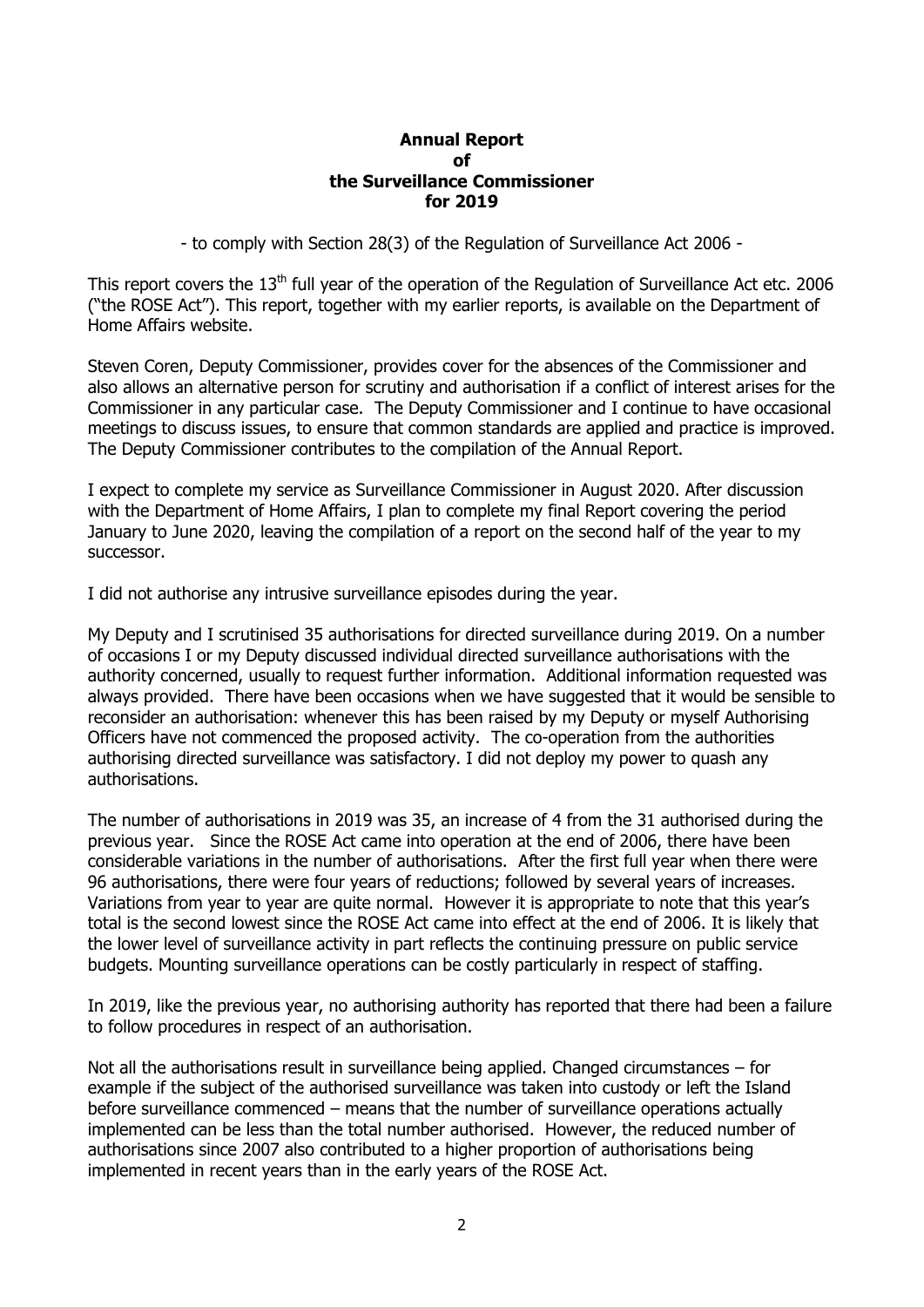Authorised surveillance continues to play a valuable part in enabling public authorities properly to investigate matters authorised under the ROSE Act. A significant proportion of the authorised surveillance operations resulted in further action by the public authority concerned. In the case of surveillance undertaken by the Isle of Man Constabulary, this is sometimes reported as part of the court proceedings in the Island's media. Similarly, cases brought to court by the Treasury involving alleged benefit fraud in which authorised surveillance had played a part, are reported from time to time in the Island's media.

The public authorities given the powers by Tynwald to authorise surveillance have varied since 2006 as changes were made to the configuration of Government Departments. Seven public authorities were eligible to authorise surveillance from October 2017. Four public authorities used their powers in 2019. Some of the larger or more complex Departments have a number of different subdivisions reflecting different responsibilities and some subdivisions have been granted the power to authorise surveillance under the ROSE Act. Thus the number of public authorities eligible to authorise surveillance does not coincide with the number of Government Departments. The latest list is approved by Tynwald and published as "Regulation of Surveillance (Prescription of Offices, Ranks and Positions) Order 2017".

In earlier years I have reported that I have obtained and studied the annual Report of the Chief Surveillance Commissioner (CSC) in the UK. However the 2017 report was the last one produced by the CSC. From September 2017 the Investigatory Powers Commissioner's Office assumed responsibility for this task. This is the result of the implementation of the 2016 Investigatory Powers Act 2016.

In previous years, I have had informal meetings with the "Interception of Communications" Commissioner (ICC), Susie Alegre, to discuss issues where our respective responsibilities adjoin. The 2014 Report of the ICC (GD 2015/0017) includes suggestions where the law may require reform. In particular she suggested that warrants under the Theft Act 1981 more properly relate to surveillance activities than to interception. Such warrants might therefore more sensibly come under the purview of the Surveillance Commissioner. I continue to endorse this suggestion.

In this year's report I am again including an indication of the value of surveillance to public authorities. In addition to the possible deterrent impact on potential offenders, the Treasury have identified that some £189,000 of overpayments and benefit savings have resulted from cases in which authorised surveillance played a significant part. This total is greater than that identified in the previous year. The effects of any one year's' authorisations may in some cases not work through fully into savings until the following year, a factor to take account of when comparing the savings of one year with another. The total savings have varied considerably over the years that I have included such figures in my annual reports.

After more than a decade's experience of the operation of the ROSE Act, it is clear that many of the authorities empowered to use surveillance have made no use of the powers; others have used the powers extremely infrequently. I have previously explained that for public authorities who make only very occasional use of the power to authorise surveillance, one challenge is to ensure that authorising staff are fully familiar with procedures. Authorising Officers should be especially careful to consider fully the test of proportionality before authorising directed surveillance.

A further challenge for public authorities who use surveillance infrequently is to ensure that those authorised to carry out surveillance are trained to perform to a satisfactory standard. These challenges are factors which should be taken into account whenever consideration is given to extending the powers to authorise surveillance to other public authorities. The experience of the last decade indicates that rather than extending powers to other public authorities, there may be no present need for all the public authorities currently able to authorise surveillance to possess these powers.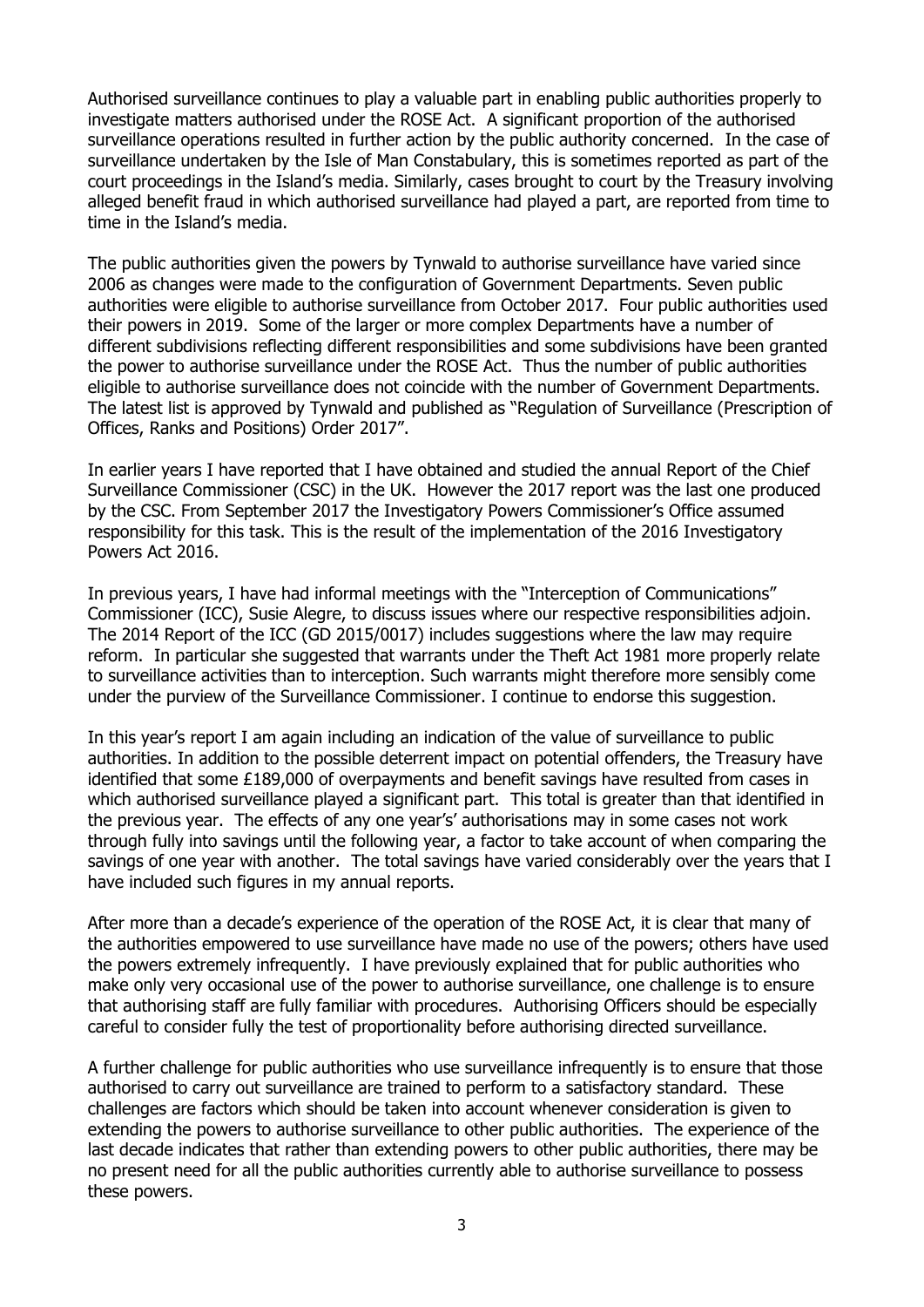If a public authority that has not used surveillance previously, or has only used surveillance on a very few occasions, approaches me for advice, I meet with the authority and provide guidance about best practice.

In my previous reports, I have commented on the need to review and update the legislation authorising surveillance on the Island, especially in view of changes made elsewhere. Those interested in the details of this important issue are referred to my previous reports. I am aware that the Department of Home Affairs intend to conduct such a review. I continue to await developments.

I can confirm that under section 28(4) of the Regulation of Surveillance Act 2006 no matter has been excluded from my report at the request of the Department of Home Affairs under section 28(5).

Brendan O'Friel Surveillance Commissioner 18<sup>th</sup> February 2020